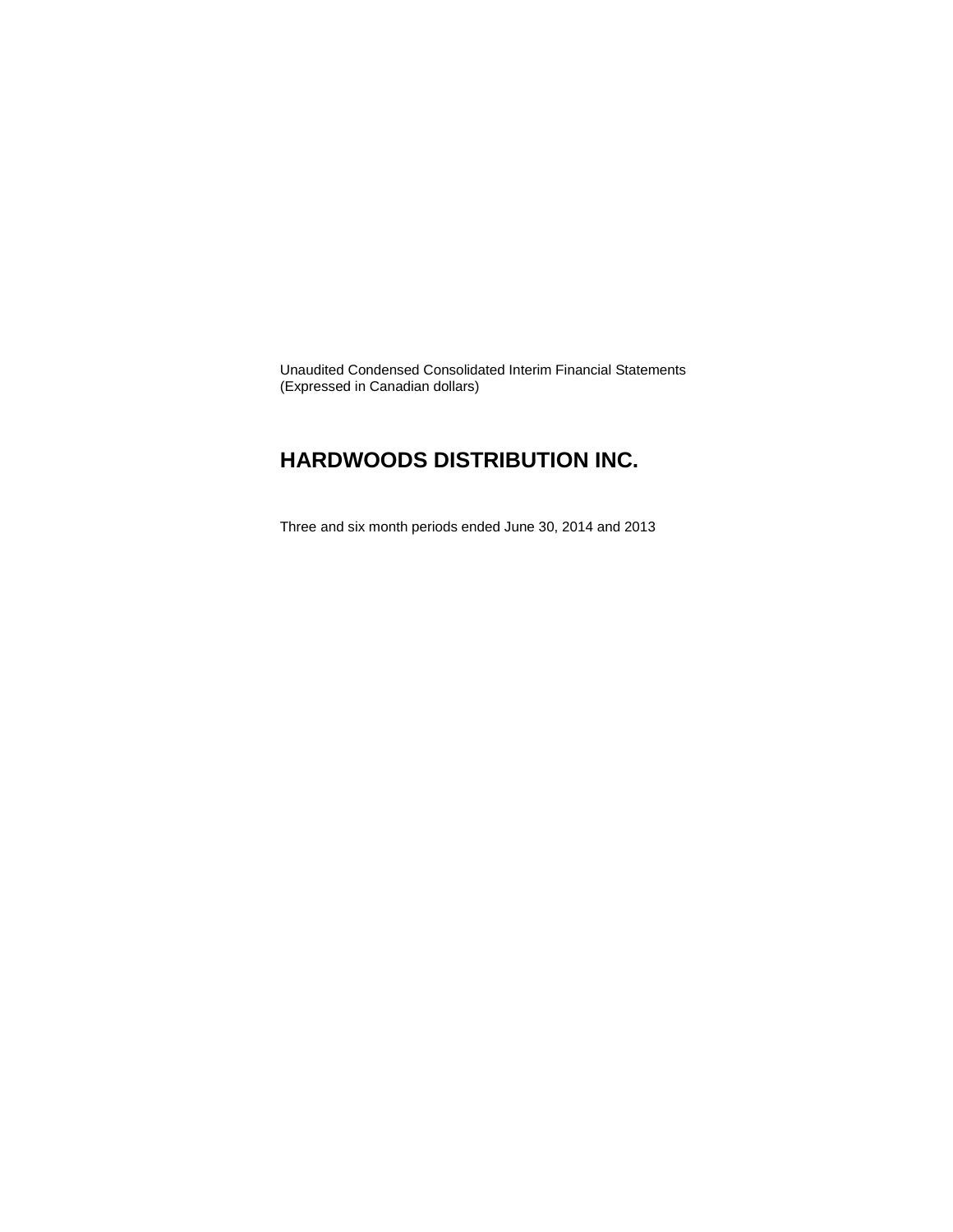Unaudited Condensed Consolidated Interim Statements of Financial Position (Expressed in thousands of Canadian dollars)

|                                            |                | June 30,      | December 31,  |
|--------------------------------------------|----------------|---------------|---------------|
|                                            | Note           | 2014          | 2013          |
| <b>Assets</b>                              |                |               |               |
| Current assets:                            |                |               |               |
| Cash                                       |                | \$<br>21      | \$<br>78      |
| Accounts receivable                        | $\,6$          | 51,749        | 42,382        |
| Inventories                                | $\overline{7}$ | 77,013        | 62,288        |
| Prepaid expenses                           |                | 1,996         | 1,205         |
| Total current assets                       |                | 130,779       | 105,953       |
| Non-current assets:                        |                |               |               |
| Long-term receivables                      | 6              | 1,366         | 1,363         |
| Property, plant and equipment              |                | 12,756        | 7,505         |
| Deferred income taxes                      |                | 12,501        | 13,443        |
| Total non-current assets                   |                | 26,623        | 22,311        |
| <b>Total assets</b>                        |                | \$<br>157,402 | \$<br>128,264 |
| Liabilities                                |                |               |               |
| <b>Current liabilities:</b>                |                |               |               |
| <b>Bank indebtedness</b>                   | 8              | \$<br>43,077  | \$<br>27,881  |
| Accounts payable and accrued liabilities   |                | 11,568        | 7,426         |
| Income taxes payable                       |                | 343           |               |
| Finance lease obligation                   |                | 948           | 872           |
| Dividend payable                           | 5              | 744           | 574           |
| <b>Total current liabilities</b>           |                | 56,680        | 36,753        |
| Non-current liabilities:                   |                |               |               |
| Finance lease obligation                   |                | 783           | 828           |
| Long-term bank indebtedness                | 8              | 3,430         |               |
| Total non-current liabilities              |                | 4,213         | 828           |
| <b>Total liabilities</b>                   |                | 60,893        | 37,581        |
| Shareholders' equity                       |                |               |               |
| Share capital                              | 9(a)           | 45,298        | 45,298        |
| Contributed surplus                        |                | 105,247       | 104,911       |
| <b>Deficit</b>                             |                | (55, 564)     | (61, 031)     |
| Accumulated other comprehensive income     |                | 1,528         | 1,505         |
| Shareholders' equity                       |                | 96,509        | 90,683        |
| Total shareholders' equity and liabilities |                | \$<br>157,402 | \$<br>128,264 |
|                                            |                |               |               |

Contingencies (note 13) Subsequent events (note 5)

The accompanying notes are an integral part of these condensed consolidated interim financial statements.

Approved on behalf of the board of directors:

**(Signed) GRAHAM M. WILSON** Director **(Signed) TERRY M. HOLLAND** Director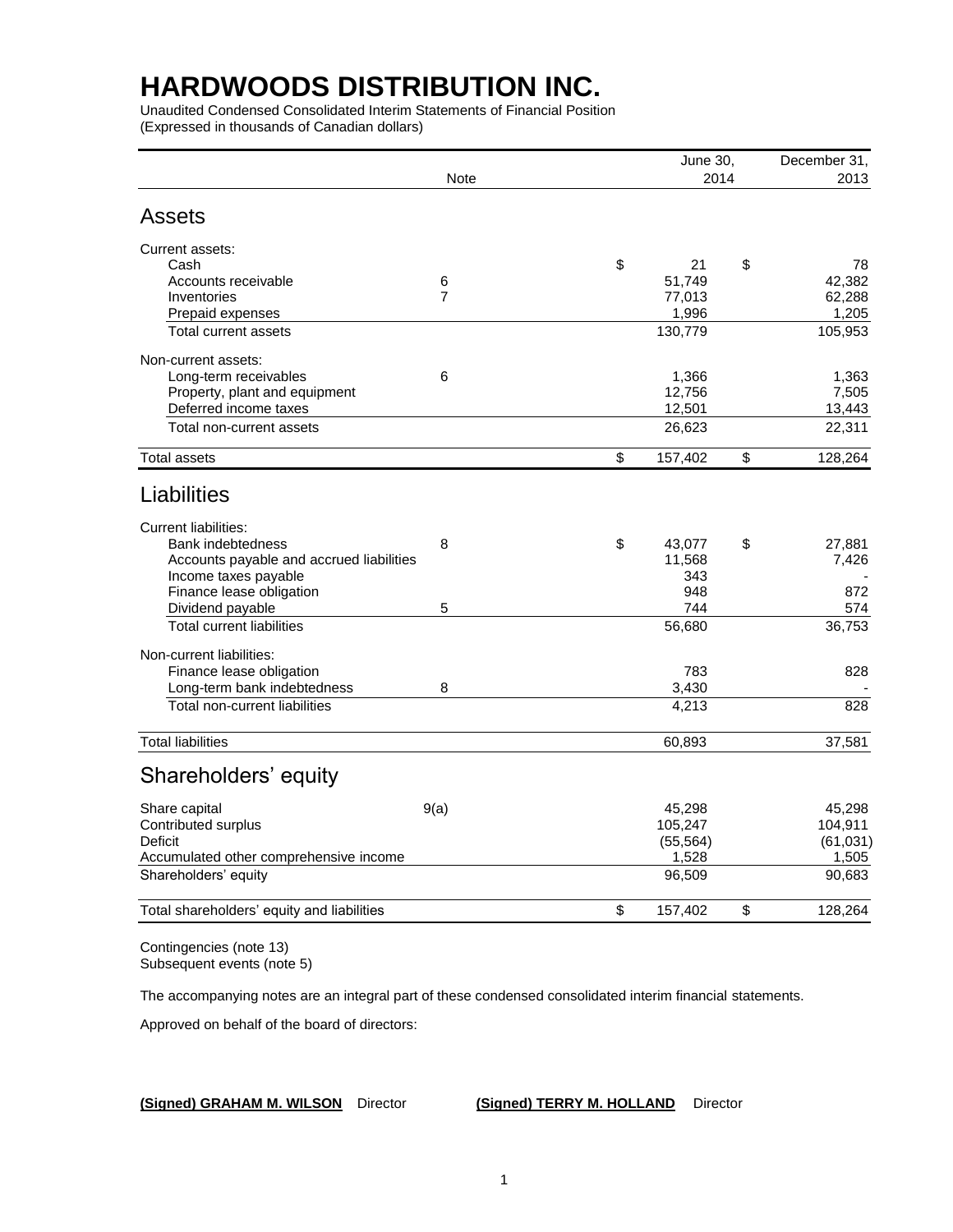Unaudited Condensed Consolidated Statements of Comprehensive Income (Expressed in thousands of Canadian dollars)

Three and six month periods ended June 30, 2014 and 2013

|                                                                                                   |                | Three months         | Three months       | Six months           | Six months            |
|---------------------------------------------------------------------------------------------------|----------------|----------------------|--------------------|----------------------|-----------------------|
|                                                                                                   |                | ended                | ended              | ended                | ended                 |
|                                                                                                   |                | June 30,             | June 30,           | June 30,             | June 30,              |
|                                                                                                   | <b>Note</b>    | 2014                 | 2013               | 2014                 | 2013                  |
| Sales                                                                                             |                | \$<br>119,038        | \$<br>95,617       | \$<br>219,972        | \$<br>182,600         |
| Cost of sales                                                                                     | $\overline{7}$ | (98, 510)            | (77, 536)          | (181, 181)           | (148, 619)            |
| Gross profit                                                                                      |                | 20,528               | 18,081             | 38,791               | 33,981                |
| Operating expenses:                                                                               |                |                      |                    |                      |                       |
| Selling and distribution<br>Administration                                                        |                | (10, 823)<br>(2,677) | (9,591)<br>(2,092) | (21, 828)<br>(5,270) | (18, 343)<br>(4, 426) |
|                                                                                                   |                | (13,500)             | (11, 683)          | (27,098)             | (22, 769)             |
| Profit from operating activities                                                                  |                | 7,028                | 6,398              | 11,693               | 11,212                |
| Finance expense                                                                                   | 10             | (530)                | (290)              | (591)                | (522)                 |
| Finance income                                                                                    | 10             | 116                  | 392                | 242                  | 791                   |
| Net finance income (costs)                                                                        |                | (414)                | 102                | (349)                | 269                   |
| Profit before income taxes                                                                        |                | 6,614                | 6,500              | 11,344               | 11,481                |
| Income tax expense:                                                                               |                |                      |                    |                      |                       |
| Current                                                                                           |                | (2,008)              | (2,046)            | (3,402)              | (3,233)               |
| Deferred                                                                                          |                | (610)                | (51)               | (981)                | (665)                 |
|                                                                                                   |                | (2,618)              | (2,097)            | (4, 383)             | (3,898)               |
| Profit for the period                                                                             |                | 3,996                | 4,403              | 6,961                | 7,583                 |
| Other comprehensive income (loss):<br>Exchange differences translating foreign operations (2,322) |                |                      | 1,822              | 23                   | 2,668                 |
| Total comprehensive income for the period                                                         |                | \$<br>1,674          | \$<br>6,225        | \$<br>6,984          | \$<br>10,251          |
| Basic and diluted profit per share                                                                | 9(c)           | \$<br>0.24           | \$<br>0.27         | \$<br>0.42           | \$<br>0.46            |

The accompanying notes are an integral part of these condensed consolidated interim financial statements.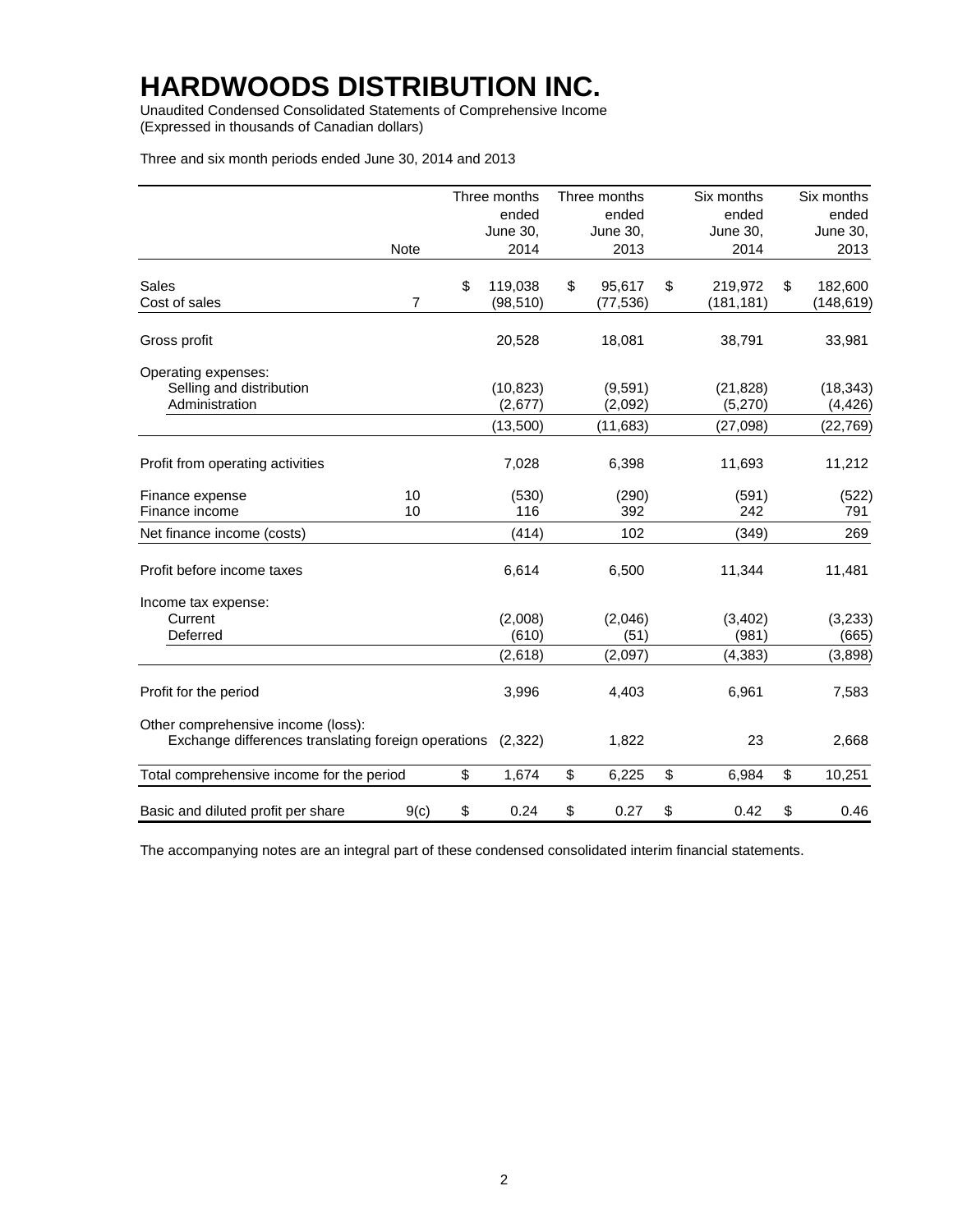Unaudited Condensed Consolidated Statements of Changes in Shareholders' Equity (Expressed in thousands of Canadian dollars)

Six month periods ended June 30, 2014 and 2013

|                                                        | Note | Share<br>capital | Contributed<br>surplus | Accumulated other<br>comprehensive<br>income (loss) -<br>translation reserve | Deficit         | Total        |
|--------------------------------------------------------|------|------------------|------------------------|------------------------------------------------------------------------------|-----------------|--------------|
|                                                        |      |                  |                        |                                                                              |                 |              |
| Balance at January 1, 2013<br>Share based compensation |      | \$44,762         | \$104,903              | \$<br>(1,850)                                                                | \$<br>(71, 803) | \$<br>76,012 |
| expense for the period                                 | 9(b) |                  | 199                    |                                                                              |                 | 199          |
| Profit for the period                                  |      |                  |                        |                                                                              | 7,583           | 7,583        |
| Dividends declared                                     |      |                  |                        |                                                                              | (1, 148)        | (1, 148)     |
| Translation of foreign operations                      |      |                  |                        | 2,668                                                                        |                 | 2,668        |
| Balance at June 30, 2013                               |      | \$44,762         | \$105,102              | \$<br>818                                                                    | \$<br>(65, 368) | \$<br>85,314 |
| Balance at January 1, 2014                             |      | \$45,298         | \$104,911              | \$<br>1,505                                                                  | \$<br>(61, 031) | \$<br>90,683 |
| Share based compensation<br>expense for the period     | 9(b) |                  | 336                    |                                                                              |                 | 336          |
| Profit for the period                                  |      |                  |                        |                                                                              | 6,961           | 6,961        |
| Dividends declared                                     |      |                  |                        |                                                                              | (1,494)         | (1, 494)     |
| Translation of foreign operations                      |      |                  |                        | 23                                                                           |                 | 23           |
| Balance at June 30, 2014                               |      | \$45,298         | \$105,247              | \$<br>1,528                                                                  | \$<br>(55, 564) | \$<br>96,509 |

The accompanying notes are an integral part of the condensed consolidated interim financial statements.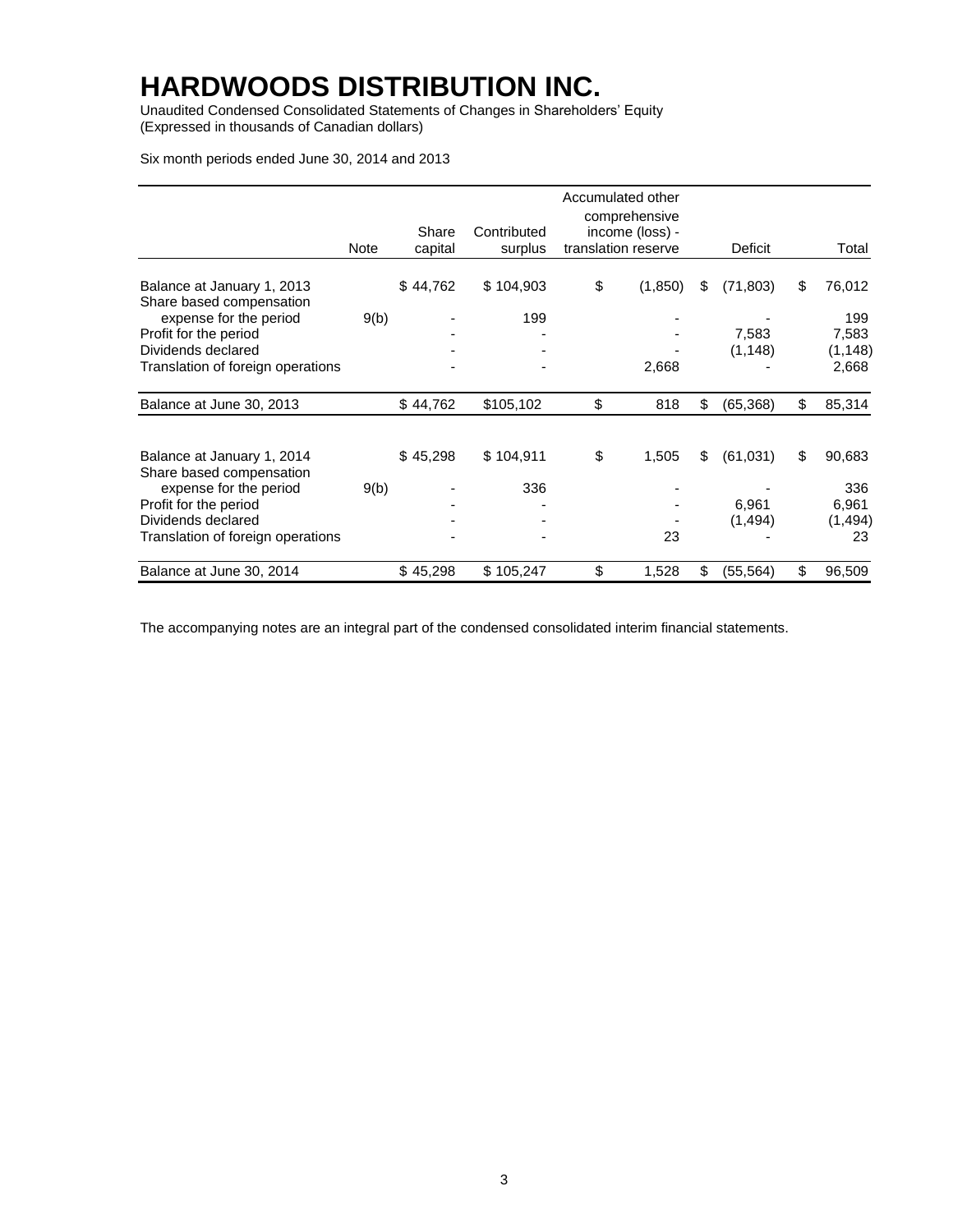Unaudited Condensed Consolidated Statements of Cash Flows (Expressed in thousands of Canadian dollars)

Three and six month periods ended June 30, 2014 and 2013

|                                                                                                         | Three months | Three months |     | Six months |    | Six months |
|---------------------------------------------------------------------------------------------------------|--------------|--------------|-----|------------|----|------------|
|                                                                                                         | ended        | ended        |     | ended      |    | ended      |
|                                                                                                         | June 30,     | June 30,     |     | June 30,   |    | June 30,   |
| Note                                                                                                    | 2014         | 2013         |     | 2014       |    | 2013       |
| Cash flow from operating activities:                                                                    |              |              |     |            |    |            |
| Profit for the period                                                                                   | \$<br>3,996  | \$<br>4,403  | -\$ | 6,961      | \$ | 7,583      |
| Adjustments for:                                                                                        |              |              |     |            |    |            |
| Depreciation                                                                                            | 515          | 342          |     | 953        |    | 671        |
| Gain on sale of property, plant and equipment                                                           | 31           | (44)         |     | 30         |    | (75)       |
| Non-cash employee incentive program                                                                     | 225          | 111          |     | 336        |    | 199        |
| Income tax expense                                                                                      | 2,618        | 2,097        |     | 4,383      |    | 3,898      |
| Net finance cost (income)                                                                               | 414          | (102)        |     | 349        |    | (269)      |
| Interest received                                                                                       | 112          | 135          |     | 212        |    | 235        |
| Interest paid                                                                                           | (320)        | (284)        |     | (553)      |    | (508)      |
| Income taxes paid                                                                                       | (1,795)      | (1, 434)     |     | (2,962)    |    | (1,996)    |
|                                                                                                         | 5,796        | 5,224        |     | 9,709      |    | 9,738      |
| Changes in non-cash working capital:                                                                    |              |              |     |            |    |            |
| Accounts receivable                                                                                     | 2,280        | (3, 872)     |     | (5, 146)   |    | (13, 397)  |
| Inventories                                                                                             | (2,521)      | (7, 328)     |     | (8, 732)   |    | (12, 444)  |
| Prepaid expenses                                                                                        | (560)        | (5)          |     | (414)      |    | 219        |
| Accounts payable and accrued liabilities                                                                | 1,184        | 200          |     | 3,013      |    | 680        |
|                                                                                                         | 383          | (11,005)     |     | (11, 279)  |    | (24, 942)  |
|                                                                                                         |              |              |     |            |    |            |
| Net cash provided by (used in) operating activities                                                     | 6,179        | (5,781)      |     | (1,570)    |    | (15, 204)  |
|                                                                                                         |              |              |     |            |    |            |
| Cash flow from financing activities:                                                                    |              |              |     |            |    |            |
| Increase in bank indebtedness                                                                           | 10,241       | 9,700        |     | 18,949     |    | 19,645     |
| Principle payments on finance lease obligation                                                          | (213)        | (192)        |     | (428)      |    | (374)      |
| Dividends paid to shareholders                                                                          | (744)        | (574)        |     | (1, 323)   |    | (1,066)    |
| Net cash provided by financing activities                                                               | 9,284        | 8,934        |     | 17,198     |    | 18,205     |
| Cash flow from investing activities:                                                                    |              |              |     |            |    |            |
| Additions to property, plant and equipment                                                              | (417)        | (356)        |     | (798)      |    | (421)      |
| Proceeds on disposal of                                                                                 |              |              |     |            |    |            |
| property, plant and equipment                                                                           | 108          | 90           |     | 115        |    | 154        |
| <b>Business acquisition</b><br>4                                                                        | (15, 278)    | (2,984)      |     | (15, 278)  |    | (2,984)    |
| Payments received on long-term receivables                                                              | 121          | 86           |     | 276        |    | 167        |
|                                                                                                         |              |              |     |            |    |            |
| Net cash used in investing activities                                                                   | (15, 466)    | (3, 164)     |     | (15,685)   |    | (3,084)    |
| Decrease in cash                                                                                        | (3)          | (11)         |     | (57)       |    | (83)       |
| Cash, beginning of period                                                                               | 24           | 22           |     | 78         |    | 94         |
|                                                                                                         |              |              |     |            |    |            |
| Cash, end of period                                                                                     | \$<br>21     | \$<br>11     | \$  | 21         | \$ | 11         |
|                                                                                                         |              |              |     |            |    |            |
| Supplementary information:                                                                              |              |              |     |            |    |            |
| Property, plant and equipment acquired<br>under finance leases, net of disposals                        | \$<br>309    | \$<br>198    | \$  | 457        | \$ | 725        |
| Transfer of accounts receivable to long-term customer<br>Notes receivable, being a non-cash transaction | \$           | \$           | \$  | 99 \$      |    | 328        |

The accompanying notes are an integral part of the condensed consolidated interim financial statements.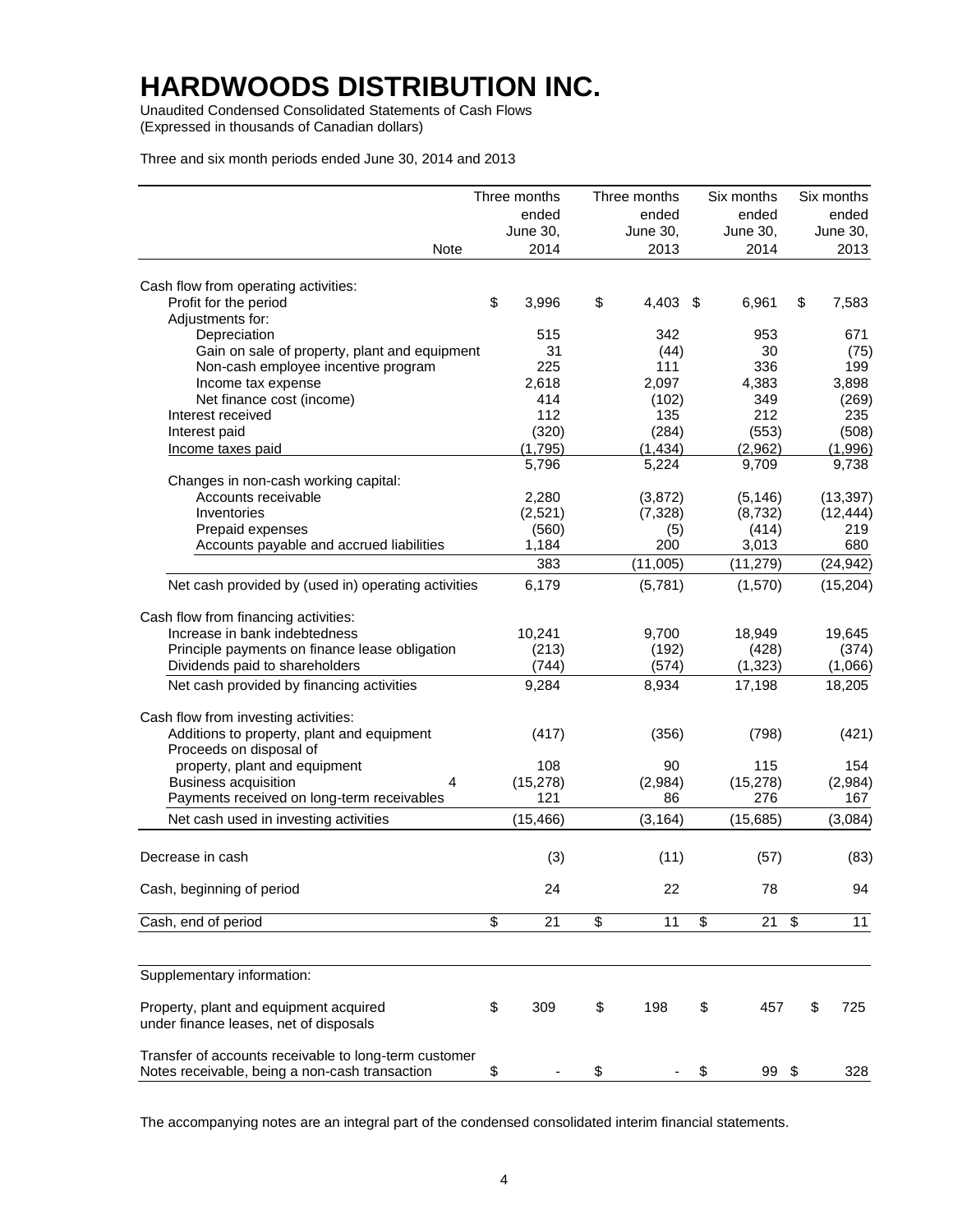Notes to Unaudited Condensed Consolidated Interim Financial Statements (Tabular amounts expressed in thousands of Canadian dollars)

Three and six month periods ended June 30, 2014 and 2013

#### **1. Nature of operations:**

Hardwoods Distribution Inc. (the "Company") is incorporated under the Canada Business Corporations Act trading on the Toronto Stock Exchange under the symbol "HWD." Subsidiaries of the Company operate a network of 33 distribution centers in Canada and the US engaged in the wholesale distribution of hardwood lumber and related sheet goods and specialty products. The Company's newly acquired operation in Clinton, Michigan includes a sawmill and kiln drying operations (note 4(a)).

#### **2. Basis of preparation:**

(a) Statement of compliance:

These condensed consolidated interim financial statements of the Company have been prepared in accordance with International Accounting Standards ("IAS 34") "Interim Financial Reporting". The disclosures contained in these condensed consolidated interim financial statements do not include all of the requirements of International Financial Reporting Standards ("IFRS") for annual financial statements, and accordingly, these condensed consolidated interim financial statements should be read in conjunction with the annual consolidated financial statements for the year ended December 31, 2013.

The condensed consolidated interim financial statements were authorized for issue by the Board of Directors on August 13, 2014.

(b) Basis of measurement:

These condensed consolidated interim financial statements have been prepared on the historical cost basis.

(c) Functional and presentation currency:

These condensed consolidated interim financial statements are presented in Canadian dollars, which is the Company's functional currency. All financial information presented in the interim financial statements, with the exception of per share amounts, has been rounded to the nearest thousand dollar.

(d) Use of estimates and judgment:

The preparation of financial statements in accordance with IFRS requires management to make judgments, estimates and assumptions that affect the application of accounting policies and the reported amounts of assets and liabilities at the date of the financial statements and the reported amounts of revenue and expenses during the reporting period. Actual amounts may differ from the estimates applied in the preparation of these financial statements.

Estimates and underlying assumptions are reviewed on an ongoing basis. Revisions to accounting estimates are recognized in the period in which the estimates are revised and in any future periods affected. In preparing these condensed consolidated interim financial statements, the significant judgments made by management in applying the Company's accounting policies and the key sources of estimation uncertainty are consistent with those disclosed in the Company's annual audited consolidated financial statements for the year ended December 31, 2013. An additional area of estimate uncertainty arising during the quarter ended June 30, 2014 relates to the estimate of fair values and pro-forma sales and profit associated with the Hardwoods of Michigan Inc. business acquisition (note 4(a)).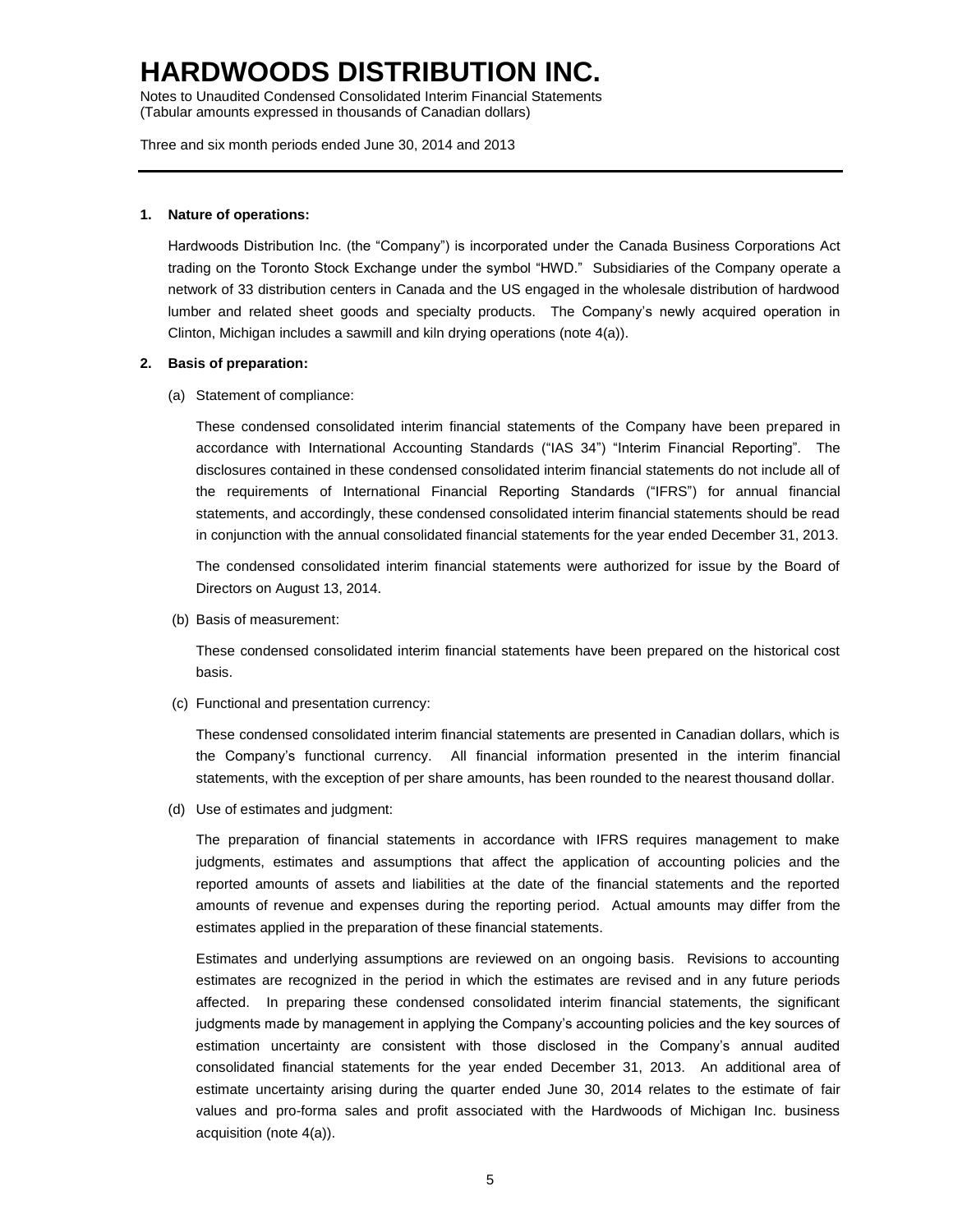Notes to Unaudited Condensed Consolidated Interim Financial Statements (Tabular amounts expressed in thousands of Canadian dollars)

Three and six month periods ended June 30, 2014 and 2013

#### **3. Significant accounting policies:**

The significant accounting policies that have been used in the preparation of these condensed consolidated interim financial statements are summarized in the Company's annual audited consolidated financial statements for the year ended December 31, 2013. There were no new standards effective January 1, 2014 that have an impact to the Company's financial statements.

(a) New standards and interpretations not yet adopted:

#### IFRS 9, *Financial Instruments ("IFRS 9")*

IFRS 9 will replace IAS 39, *Financial Instruments: Recognition and Measurement* ("IAS 39"). IFRS 9 will replace the multiple classification and measurement models in IAS 39 with a single model that has only two classification categories: amortized cost and fair value. The new standard also requires a single impairment method to be used, provides additional guidance on the classification and measurement of financial liabilities, and provides a new general hedge accounting standard.

The mandatory effective date has been set for January 1, 2018, however early adoption of the new standard is permitted. The Company does not intend to early adopt IFRS 9 in its consolidated financial statements for the annual period beginning on January 1, 2015. The adoption of IFRS 9 is currently not expected to have a material impact on the consolidated financial statements given of the nature of the Company's operations and the types of financial instruments that it currently holds however the Company will continue to assess the extent of impact as the mandatory adoption date approaches.

#### IFRS 15, *Revenue from Contracts with Customers ("IFRS 15")*

IFRS 15 is effective for fiscal years commencing on or after January 1, 2017 and will replace IAS 18 *Revenue* and a number of revenue related standards and interpretations. IFRS 15 contains a single model that applies to contracts with customers and two approaches to recognizing revenue: at a point in time or over time. The model features a contract-based five-step analysis of transactions to determine whether, how much and when revenue is recognized. New estimates and judgmental thresholds have also been introduced, which may affect the amount and/or timing of revenue recognized.

The Company intends to adopt IFRS 15 in its financial statements for the annual period beginning on January 1, 2017. The Company is assessing the impact of this new standard but does not expect the amendments to have a material impact on the consolidated financial statements.

#### **4. Business acquisitions:**

(a) Hardwoods of Michigan Acquisition

On April 28, 2014 a subsidiary of the Company purchased the business operations of Hardwoods of Michigan, Inc. ("HMI") with the intention to continue operations of the business. HMI is a fully integrated producer and distributor of high quality hardwood lumber from its sawmill and kiln drying operations located on 23 acres in Clinton, Michigan. HMI has been in business for over 40 years and has a broad and diverse customer base throughout North America as well as in Europe and Asia. HMI sells hardwood lumber to customers that manufacture cabinets, flooring, furniture, mouldings, doors, windows and other custom millwork products. The Company's subsidiary purchased the accounts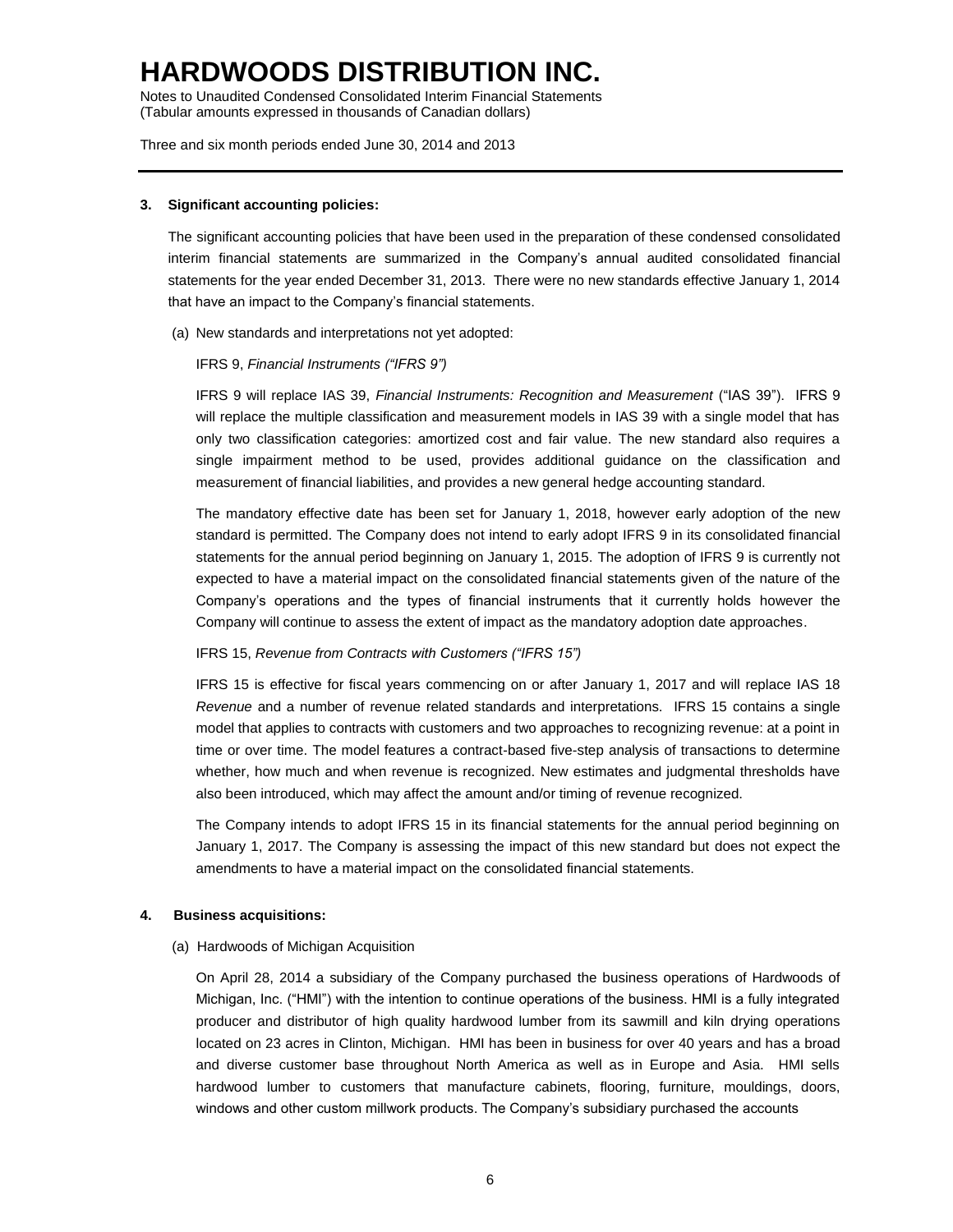Notes to Unaudited Condensed Consolidated Interim Financial Statements (Tabular amounts expressed in thousands of Canadian dollars)

Three and six month periods ended June 30, 2014 and 2013

#### **4. Business acquisitions (continued):**

(a) Hardwoods of Michigan Acquisition (continued)

receivable, inventory, prepaid expenses, and property, plant and equipment of HMI for cash consideration of \$16.5 million (US\$15.0 million) and hired HMI's employees to continue operating the business.

The acquisition has been accounted for as a business combination using the acquisition method of accounting. HMI's results of operations and fair value of assets acquired have been included in the consolidated financial statements from the date of acquisition.

The preliminary allocation of the purchase price to identified assets acquired is as follows:

| Accounts receivable           | \$<br>4,679  |
|-------------------------------|--------------|
| Inventories                   | 6,175        |
| Prepaid expenses              | 392          |
| Property, plant and equipment | 5,221        |
|                               | \$<br>16,467 |
| Cash paid                     | \$<br>15,278 |
| Holdback payable              | 1,189        |
|                               | \$<br>16.467 |

The purchase price was satisfied with cash consideration, funded by the draw down of the amended Hardwoods USLP Credit Facility (note 8). A holdback of \$1.2 million is included in accounts payable and accrued liabilities at June 30, 2014 and is to be settled during the quarter ending September 30, 2014 once certain post-closing adjustments have been agreed and satisfied. The Company expects to finalize the purchase price allocation during the quarter ending September 30, 2014 once the postclosing adjustments are finalized, which may impact the final purchase price paid and the working capital acquired.

Had the acquisition occurred on January 1, 2014 management estimated that the Company's consolidated sales would have been approximately \$236.0 million and profit would have been approximately \$8.2 million for the six month period ended June 30, 2014. Included in these condensed consolidated interim financial statements for the three and six month period ended June 30, 2014 are sales of \$6.7 million (US\$6.1 million) and profit of \$0.5 million (US\$0.5 million) relating to HMI.

(b) Olam Wood Products Acquisition

On May 31, 2013 a subsidiary of the Company purchased certain assets of Olam Wood Products ("OWP") located in Leland, North Carolina (the "Leland business"). The Leland business imports high quality tropical lumber and decking material from Africa and South America for resale to industrial customers and wholesale distributors located in North America. The Company purchased the inventory and property, plant and equipment of OWP for cash consideration of \$3.0 million (US\$2.9 million) and hired OWP's employees to continue operating the Leland business.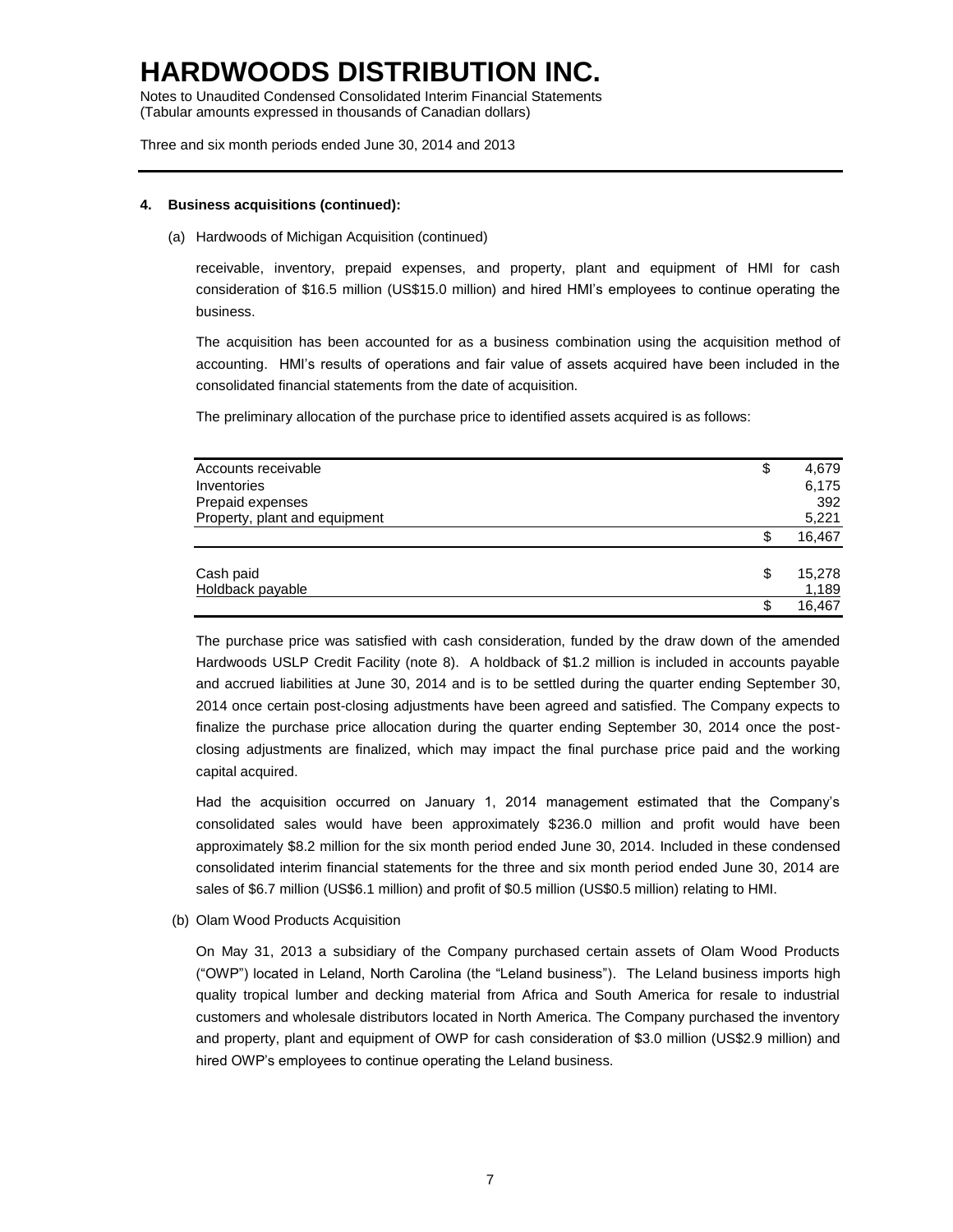Notes to Unaudited Condensed Consolidated Interim Financial Statements (Tabular amounts expressed in thousands of Canadian dollars)

Three and six month periods ended June 30, 2014 and 2013

#### **4. Business acquisitions (continued):**

(b) Olam Wood Products Acquisition (continued)

The acquisition has been accounted for as a business combination. The allocation of purchase price to identified assets acquired is as follows:

| Inventory                     | 2.911 |
|-------------------------------|-------|
| Property, plant and equipment | 73    |
| Cash paid                     | 2.984 |

As part of the acquisition, the building has been leased from the previous landlord at market rates. Liabilities were not assumed.

Had the acquisition occurred on January 1, 2013 management estimated that the Company's consolidated sales would have been approximately \$184.6 million and profit would have been approximately \$7.6 million for the six month period ended June 30, 2013. Sales included in these condensed consolidated interim financial statements for the period from June 1 to 30, 2013 for the Leland business were \$0.4 million with no material impact on profit in that period.

#### **5. Capital management:**

The Company's policy is to maintain a strong capital base so as to maintain investor, creditor and market confidence and to sustain future development of the business. The Company considers its capital to be bank indebtedness (net of cash) and shareholders' equity.

The Company's capitalization is as follows:

|                                                   | June 30,<br>2014               | December 31,<br>2013           |
|---------------------------------------------------|--------------------------------|--------------------------------|
| Cash<br>Bank indebtedness<br>Shareholder's equity | \$<br>(21)<br>46,507<br>96,509 | \$<br>(78)<br>27,881<br>90,683 |
| Total capitalization                              | \$<br>142.995                  | 118,486                        |

The terms of the Company's US and Canadian credit facilities are described in note 8. The terms of the agreements with the Company's lenders provide that distributions cannot be paid by its subsidiaries in the event that its subsidiaries do not meet certain credit ratios. The Company's operating subsidiaries were compliant with all required credit ratios under the US and Canadian credit facilities as at June 30, 2014 and December 31, 2013, and accordingly there were no restrictions on distributions arising from compliance with financial covenants.

Dividends are one way the Company manages its capital. Dividends are declared having given consideration to a variety of factors including the outlook for the business and financial leverage. There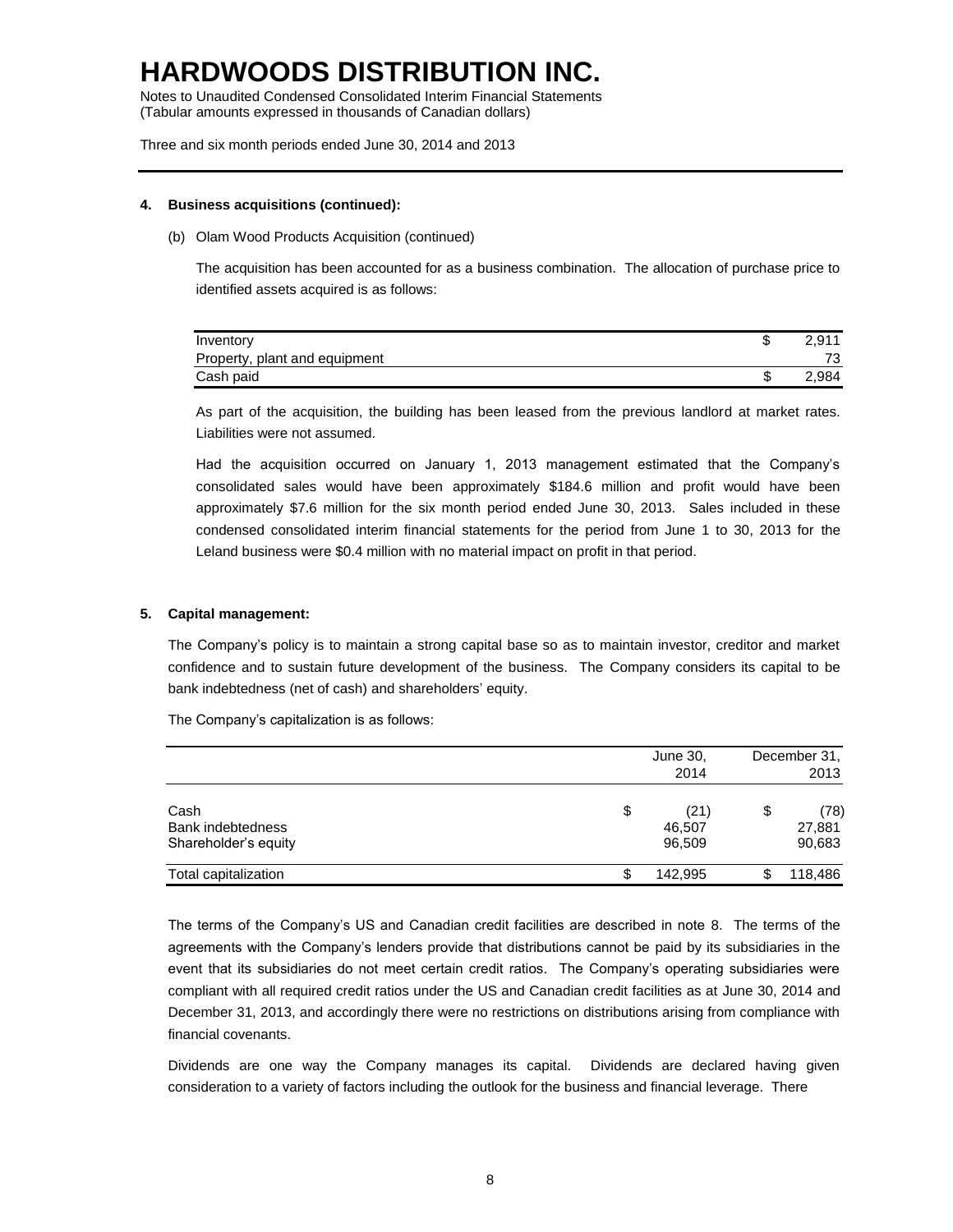Notes to Unaudited Condensed Consolidated Interim Financial Statements (Tabular amounts expressed in thousands of Canadian dollars)

Three and six month periods ended June 30, 2014 and 2013

#### **5. Capital management (continued):**

were no changes to the Company's approach to capital management during the three and six month periods ended June 30, 2014.

On May 14, 2014, the Company declared a cash dividend of \$0.045 per common share to shareholders of record as of July 18, 2014. The dividend was paid to shareholders on July 31, 2014. On August 13, 2014, the Company declared a cash dividend of \$0.045 per common share to shareholders of record as of October 20, 2014, to be paid on October 31, 2014.

#### **6. Accounts receivable:**

The following is a breakdown of the Company's current and long-term receivables and represents the Company's principal exposure to credit risk.

|                                                  | June 30,     | December 31, |  |
|--------------------------------------------------|--------------|--------------|--|
|                                                  | 2014         | 2013         |  |
| Trade accounts receivable - Canada               | \$<br>14,162 | \$<br>11,642 |  |
| Trade accounts receivable - United States        | 40,568       | 31,138       |  |
| Sundry receivable                                | 209          | 1,807        |  |
| Income taxes receivable                          | 7            | 90           |  |
| Current portion of long-term receivables         | 533          | 693          |  |
|                                                  | 55,479       | 45,370       |  |
| Less:                                            |              |              |  |
| Allowance for credit loss                        | 3,730        | 2,988        |  |
|                                                  | \$<br>51,749 | \$<br>42,382 |  |
| Long-term receivables:                           |              |              |  |
| Employee housing loans                           | \$<br>416    | \$<br>378    |  |
| Customer notes                                   | 1,069        | 1,268        |  |
| Security deposits                                | 414          | 410          |  |
|                                                  | 1,899        | 2,056        |  |
| Less:                                            |              |              |  |
| Current portion, included in accounts receivable | 533          | 693          |  |
|                                                  | \$<br>1,366  | \$<br>1,363  |  |

The aging of trade receivables is:

|                                                                                | June 30,<br>2014                        | December 31,<br>2013                    |
|--------------------------------------------------------------------------------|-----------------------------------------|-----------------------------------------|
| Current<br>Past due 31 - 60 days<br>Past due 61 - 90 days<br>Past due 90+ days | \$<br>40,519<br>9,088<br>2,191<br>2,932 | \$<br>30,822<br>7,143<br>2,524<br>2,291 |
|                                                                                | 54,730                                  | \$<br>42,780                            |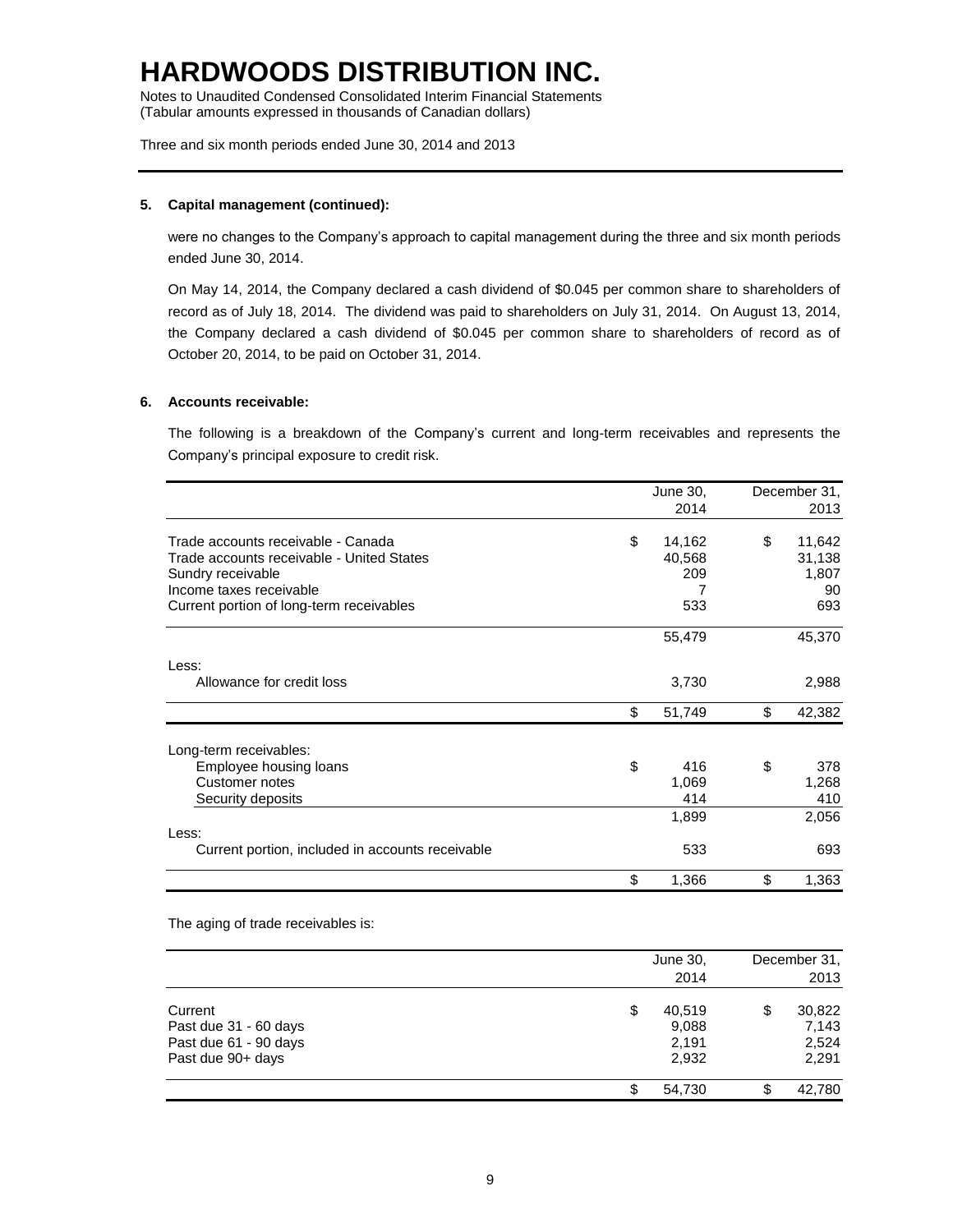Notes to Unaudited Condensed Consolidated Interim Financial Statements (Tabular amounts expressed in thousands of Canadian dollars)

Three and six month periods ended June 30, 2014 and 2013

### **6. Accounts receivable (continued):**

The Company determines its allowance for doubtful accounts based on its best estimate of the net recoverable amount by customer account. Accounts that are considered uncollectable are written off. The total allowance at June 30, 2014 was \$3.7 million (December 31, 2013 - \$3.0 million). The amount of the allowance is considered sufficient based on the past experience of the business, current and expected collection trends, the security the Company has in place for past due accounts and management's regular review and assessment of customer accounts and credit risk.

Bad debt expense, net of recoveries, for the three month period ended June 30, 2014 was \$0.2 million which equates to 0.2% of sales (three month period ended June 30, 2013 – \$0.8 million, being 0.8% of sales). For the six month period ended June 30, 2014, net bad debt expense was \$0.7 million being 0.3% of sales (six month period ended June 30, 2013 - \$0.9 million, being 0.5% of sales).

### **7. Inventories:**

|                  | June 30,<br>2014 | December 31.<br>2013 |
|------------------|------------------|----------------------|
| Raw materials    | \$<br>1,153      | \$                   |
| Work in process  | 3,931            |                      |
| Goods in-transit | 8,466            | 7,074                |
| Finished goods:  |                  |                      |
| Lumber           | 27,189           | 18,189               |
| Sheet goods      | 29,960           | 29,802               |
| Specialty        | 6,314            | 7,223                |
|                  | \$<br>77,013     | \$<br>62,288         |

Inventory related expenses are included in the condensed consolidated statement of comprehensive income as follows:

|                                                     | Three months<br>ended<br>June 30,<br>2014 |     | Three months<br>ended<br>June 30,<br>2013 |     | Six months<br>ended<br>June 30,<br>2014 | Six months<br>ended<br>June 30,<br>2013 |
|-----------------------------------------------------|-------------------------------------------|-----|-------------------------------------------|-----|-----------------------------------------|-----------------------------------------|
| Inventory write-downs, included in cost of sales\$  | 315                                       | \$  | 228                                       | S   | 524                                     | \$<br>287                               |
| Cost of inventory sold<br>\$<br>Other cost of sales | 95,173<br>3.337                           | \$  | 75.010<br>2.526                           | \$. | 174.996<br>6,185                        | \$<br>143,701<br>4,918                  |
| Total cost of sales<br>S                            | 98.510                                    | \$. | 77.536                                    | S.  | 181.181                                 | \$<br>148.619                           |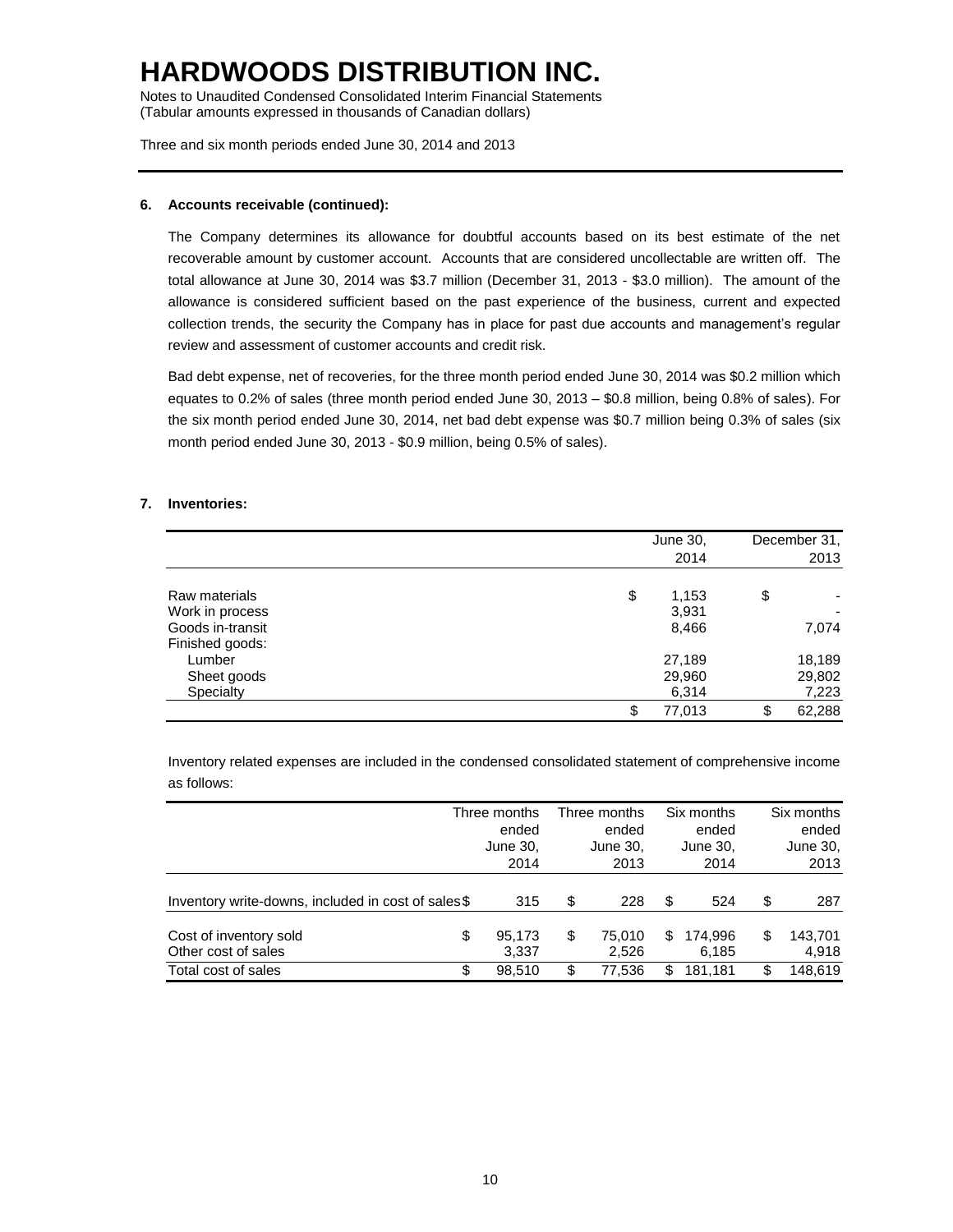Notes to Unaudited Condensed Consolidated Interim Financial Statements (Tabular amounts expressed in thousands of Canadian dollars)

Three and six month periods ended June 30, 2014 and 2013

#### **8. Bank indebtedness:**

|                                             | June 30, |          |    | December 31. |
|---------------------------------------------|----------|----------|----|--------------|
|                                             |          | 2014     |    | 2013         |
| Checks issued in excess of funds on deposit | \$       | 1,981    | \$ | 440          |
| Credit facility, Hardwoods LP               |          | 5,975    |    | 4,000        |
| Credit facility, Hardwoods USLP             |          |          |    |              |
| (June 30, 2014 - US\$32,095;                |          |          |    |              |
| December 31, 2013 - US\$22,039)             |          | 34,245   |    | 23,441       |
| Term Ioan, Hardwoods USLP (US\$4,036)       |          | 4,306    |    |              |
|                                             |          | 46,507   |    | 27,881       |
| Less: non-current portion of term loan      |          | (3, 430) |    |              |
|                                             | \$       | 43.077   | ß. | 27,881       |

Bank indebtedness consists of checks issued in excess of funds on deposit and advances under operating lines of credit (the "Credit Facilities") available to subsidiaries of the Company, Hardwoods Specialty Products LP ("Hardwoods LP") and Hardwoods Specialty Product USLP ("Hardwoods USLP"), which in the case of Hardwoods USLP includes a term loan.

The Hardwoods LP Credit Facility, which has a maturity date of August 7, 2016, provides financing up to \$15.0 million. On April 28, 2014, the Company amended the credit facility of its subsidiary Hardwoods USLP concurrently with completing the acquisition of Hardwoods of Michigan, Inc. (note 4(a)). The term of the Hardwoods USLP credit facility was extended to April 27, 2017, and the maximum available borrowing under the credit facility increased from US\$50.0 million to US\$79.1 million, comprised of US\$75.0 million available under revolving credit facilities, and US\$4.1 million under a term loan that matures April 27, 2017, with monthly payments based on a five year amortization.

The Credit Facilities are payable in full at maturity. The Credit Facilities are revolving credit facilities which the Company may terminate at any time without prepayment penalty. The Credit Facilities and term loan bear interest at a floating rate based on the Canadian or US prime rate (as the case may be), LIBOR or bankers' acceptance rates plus, in each case, an applicable margin. Letters of credit are also available under the Credit Facilities on customary terms for facilities of this nature. Commitment fees and standby charges usual for borrowings on this nature were and are payable.

The amount made available under the Credit Facility to Hardwoods LP from time to time is limited to the extent of 85% of the book value of accounts receivable and the lesser of 60% of the book value or 85% of appraised value of inventories with the amount based on inventories not to exceed 60% of the total amount to be available. Certain identified accounts receivable and inventories are excluded from the calculation of the amount available under the Credit Facility. Hardwoods LP is required to maintain a fixed charge coverage ratio (calculated as the ratio of earnings before interest, tax, depreciation and amortization ("EBITDA") less cash taxes less capital expenditures less distributions, divided by interest plus principal payments on capital lease obligations) of not less than 1.1 to 1. However, this covenant does not apply so long as the unused availability under the credit line is in excess of \$2.0 million. At June 30, 2014, the Hardwoods LP credit facility has unused availability of \$9.0 million, before checks issued in excess of funds on deposit of \$1.9 million (December 31, 2013 - \$10.3 million, checks issued in excess of funds on deposit nil).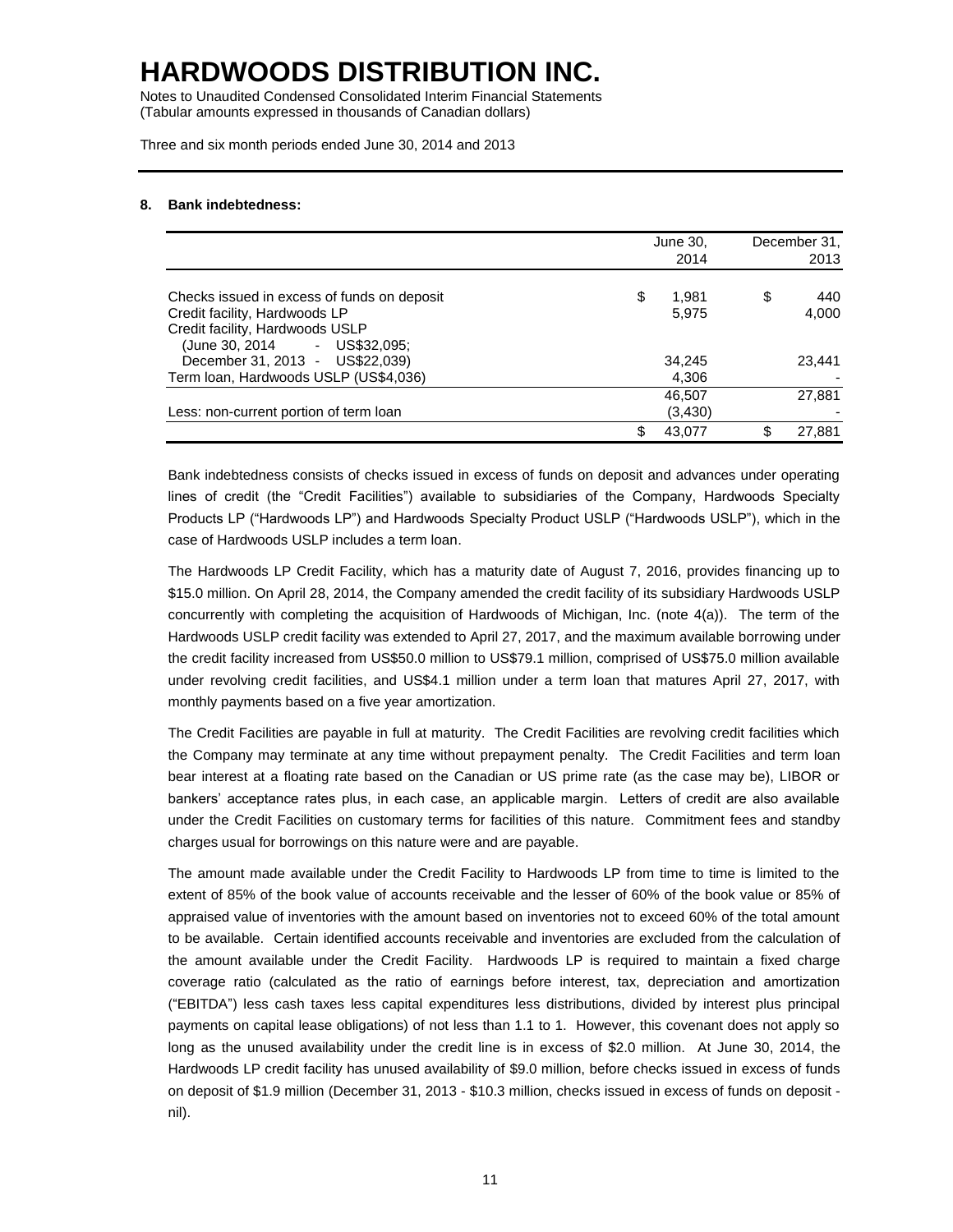Notes to Unaudited Condensed Consolidated Interim Financial Statements (Tabular amounts expressed in thousands of Canadian dollars)

Three and six month periods ended June 30, 2014 and 2013

#### **8. Bank indebtedness (continued):**

As part of the amendment on April 28, 2014, the amount made available under the Credit Facility to Hardwoods USLP from time to time was increased to 90% of the book value of accounts receivable and 65% of the book value of inventories (with certain accounts receivable and inventory being excluded). This increase to the advance rates will be reduced over a three year period back to the advance rates previously available to Hardwoods USLP of 85% of the book value of accounts receivable, and 55% of the book value of inventories. Hardwoods USLP is required to maintain a fixed charge coverage ratio (calculated as EBITDA less cash taxes less capital expenditures, divided by interest plus distributions) of 1.0 to 1. This covenant of the Hardwoods USLP Credit Facility does not need to be met, however, when the unused availability under the credit facility is in excess of certain thresholds. The minimum unused availability that must be maintained for the fixed charge coverage ratio not to apply was increased to US\$7.5 million when advance rates for accounts receivable and inventories are calculated at 85% and 55%, respectively, and to US\$9.4 million in periods when advance rates in excess of these amounts are utilized.

At June 30, 2014, the Hardwoods USLP credit facility has unused availability of \$22.5 million (US\$21.1 million), before checks issued in excess of funds on deposit of \$0.1 million (US\$0.1 million) (December 31, 2013 - \$19.5 million (US\$18.3 million), before checks issued in excess of funds on deposit of \$0.4 million (US\$0.4 million).

#### **9. Share Capital:**

(a) Share capital:

At June 30, 2014, the authorized share capital of the Company comprised an unlimited number of common shares without par value ("Shares"). A continuity of the Shares is as follows:

|                                                | Shares     | Total  |  |  |
|------------------------------------------------|------------|--------|--|--|
| Balance at June 30, 2014 and December 31, 2013 | 16.539.378 | 45.298 |  |  |

#### (b) Long Term Incentive Plan ("LTIP"):

A continuity of the LTIP Shares outstanding is as follows:

|                                                                      | <b>Performance Shares</b> | <b>Restricted Shares</b> |  |  |
|----------------------------------------------------------------------|---------------------------|--------------------------|--|--|
| Balance at December 31, 2013<br>LTIP shares issued during the period | 30.618<br>7.383           | 108.719<br>63.356        |  |  |
| Balance at June 30, 2014                                             | 38,001                    | 172.075                  |  |  |

No LTIP shares became fully vested in the three or six month period ended June 30, 2014. Non-cash LTIP compensation expense of \$225,102 was recognized in the condensed consolidated interim statement of comprehensive income for the three month period ended June 30, 2014 (three month period ended June 30, 2013 – \$111,028) and \$335,979 for the six month period ended June 30, 2014 (six month period ended June 30, 2013 - \$198,966).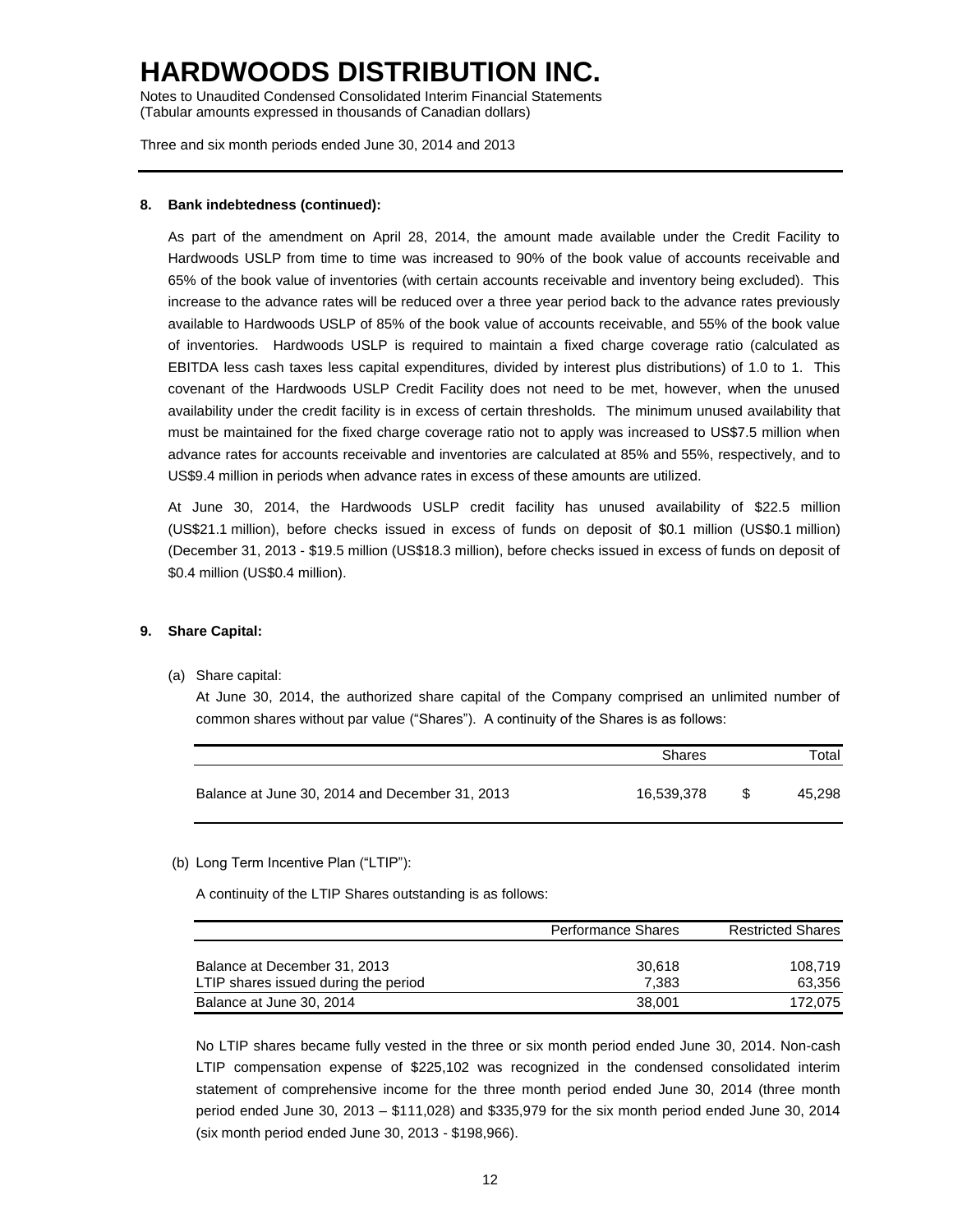Notes to Unaudited Condensed Consolidated Interim Financial Statements (Tabular amounts expressed in thousands of Canadian dollars)

Three and six month periods ended June 30, 2014 and 2013

#### **9. Share Capital (continued):**

(c) Weighted average shares:

The calculation of basic and fully diluted profit per share is based on the profit for the three and six month periods ended June 30, 2014 of \$4.0 million (2013 – \$4.4 million) and \$7.0 million (2013 - \$7.6 million), respectively. The weighted average number of common shares outstanding is as follows:

|                                           | Three months | Three months | Six months | Six months |
|-------------------------------------------|--------------|--------------|------------|------------|
|                                           | ended        | ended        | ended      | ended      |
|                                           | June 30,     | June 30.     | June 30.   | June 30,   |
|                                           | 2014         | 2013         | 2014       | 2013       |
| Issued ordinary shares at                 |              |              |            |            |
| beginning of period                       | 16,539,378   | 16,394,490   | 16,539,378 | 16,394,490 |
| Effect of shares issued during the period |              |              |            |            |
| Pursuant to long-term incentive plan      |              |              | -          |            |
| Weighted average common shares - basic    | 16.539.378   | 16.394.490   | 16.539.378 | 16,394,490 |
| Effect of dilutive securities:            |              |              |            |            |
| Long-term incentive plan                  | 151,920      | 190,132      | 134,723    | 182,123    |
| Weighted average common                   |              |              |            |            |
| shares - diluted                          | 16,691,298   | 16,584,622   | 16.674.101 | 16,576,613 |

#### **10. Finance income and expense:**

|                                       |             | Three months | Three months   | Six months     | Six months |
|---------------------------------------|-------------|--------------|----------------|----------------|------------|
|                                       |             | ended        | ended          | ended          | ended      |
|                                       |             | June 30.     | June 30,       | June 30,       | June 30,   |
|                                       | <b>Note</b> | 2014         | 2013           | 2014           | 2013       |
| Finance expense:                      |             |              |                |                |            |
| Interest on bank indebtedness         | 8           | \$<br>(319)  | \$<br>(265) \$ | (538) \$       | (478)      |
| Accretion of finance lease obligation |             | (27)         | (25)           | (53)           | (44)       |
| Foreign exchange losses               |             | (184)        |                |                |            |
| Total finance expense                 |             | (530)        | (290)          | (591)          | (522)      |
| Finance income:                       |             |              |                |                |            |
| Interest on trade receivables,        |             |              |                |                |            |
| customer notes, and employee loans    | 6           | 116          | 138            | 220            | 241        |
| Foreign exchange gain                 |             |              | 254            | 22             | 550        |
| Total finance income                  |             | 116          | 392            | 242            | 791        |
| Net finance income (costs)            |             | \$<br>(414)  | \$<br>102      | \$<br>(349) \$ | 269        |